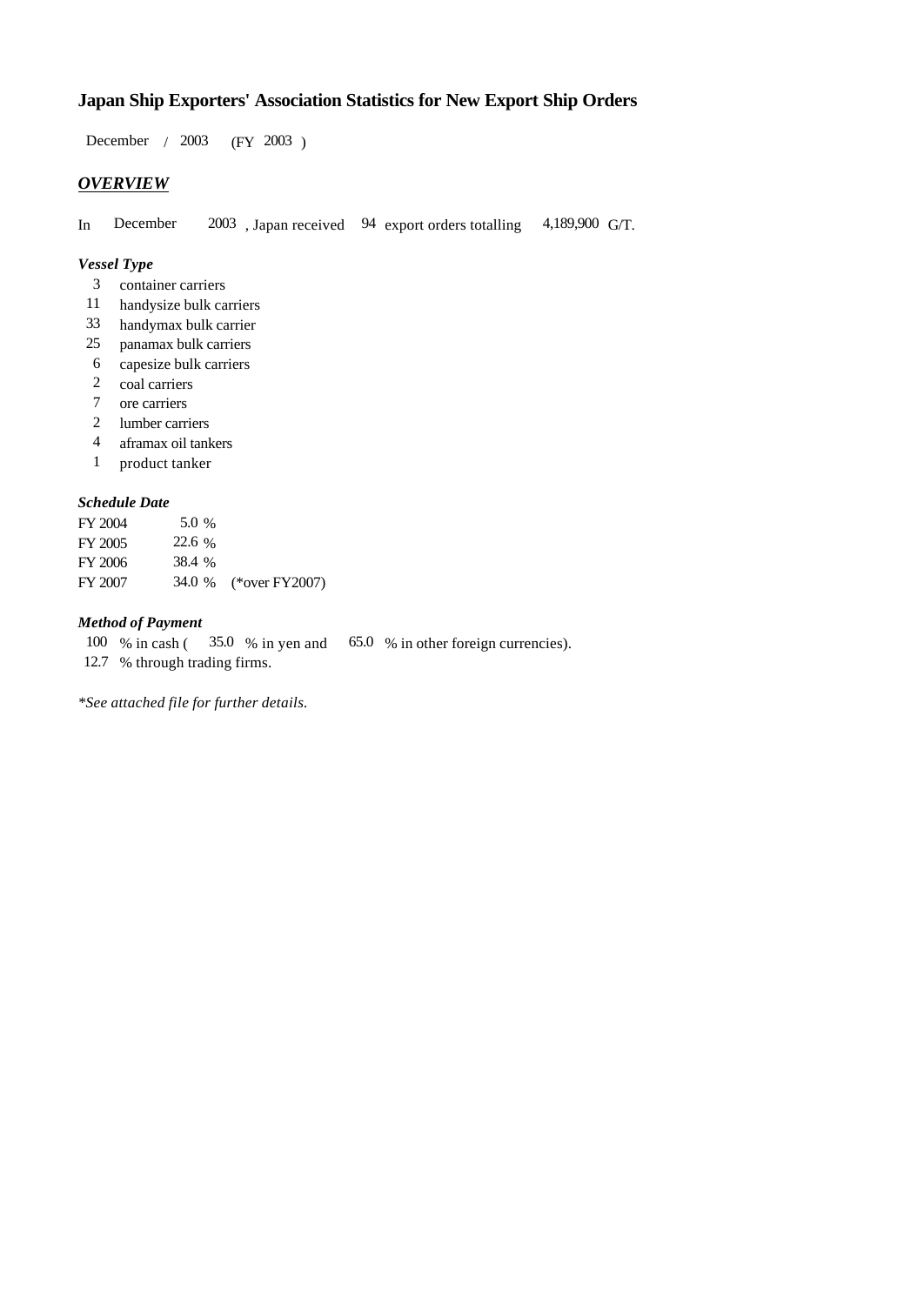## *<u><i>Figures for FY 2003 (April, 2003 to December, 2003)*</u>

During the period between *April, 2003* and *December, 2003* (FY 2003), Japan received 465 export orders totaling  $21,871,744$  G/T. During the period between *April, 2003* and

#### *Schedule Date*

FY 2003 FY 2004 FY 2005 FY 2006 FY 2007 12.9 % (\*over FY 2007) 15.5 % 33.0 36.4 2.2 %

#### *Method of Payment*

100 % in cash ( $\frac{37.3}{8}$  % in yen and  $\frac{62.7}{8}$  % in other foreign currencies).

17.4 % through trading firms.

#### *New Orders of Export Ships placed by Owners during in G/T. FY 2003 (April 03 to December 03)*

Figures on owners placing orders with Japanese yards indicates that 73.4 % of orders are placed by Japanese related owners, European and American shipping companies,  $9.3\%$ ; Greek shipowners,  $5.8\%$ ; Hong Kong shipowners, Chinese shipowners,  $1.4 \%$ ; Oil companies,  $0.0\%$ ; and others, 7.1  $3.0\%$ 

*\*These figures are official JSEA statistics and may be used as such.*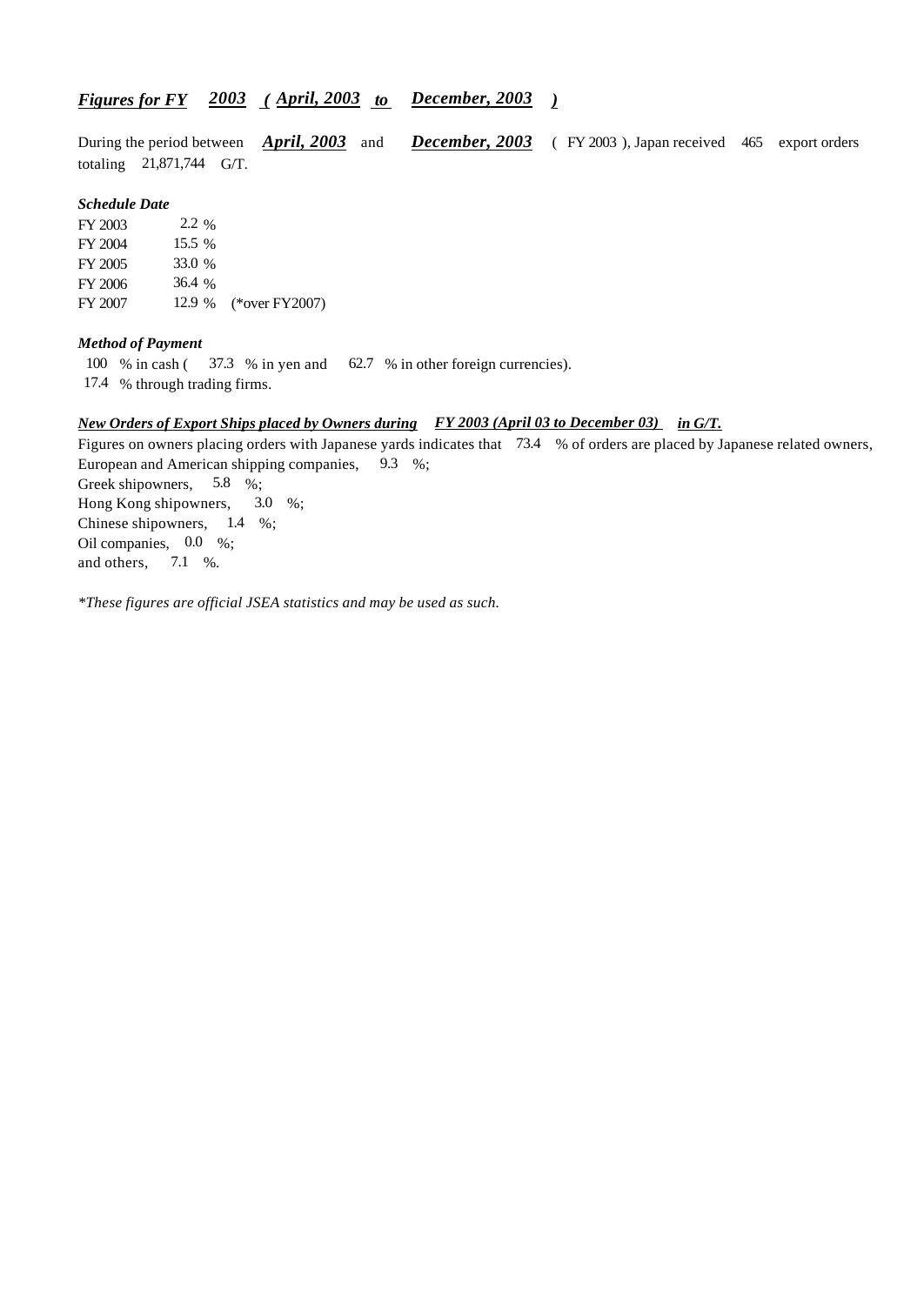# New Export Orders Placed in December 2003 (FY 2003) Based on Fiscal Year

| Description           | Apr 02 to Mar 03 |            | Apr $03$ to Aug $03$ |            | September 2003  |           | October 2003    |           | November 2003 |           | December 2003 |           | Apr $03$ to Dec $03$ |            | Jan 03 to Dec 03 |            |
|-----------------------|------------------|------------|----------------------|------------|-----------------|-----------|-----------------|-----------|---------------|-----------|---------------|-----------|----------------------|------------|------------------|------------|
|                       | No.              | G/T        | No.                  | G/T        | No.             | G/T       | No.             | G/T       | No.           | G/T       | No.           | G/T       | No.                  | G/T        | No.              | G/T        |
| <b>General Cargos</b> | 14               | 475,900    | 31                   | .317,150   | 61              | 248,400   |                 | 15,200    |               | 235,200   |               | 199.800   | 46                   | 2,015,750  | 50 <sup>I</sup>  | 2,389,750  |
| <b>Bulk Carriers</b>  | 251              | 10,746,210 | 175                  | 7,813,350  | 20 <sup>1</sup> | 653,290   | 15              | 546,150   | 28            | 1,162,750 | 86            | 3,718,500 | 324                  | 13,894,040 | 396              | 17,044,840 |
| Tankers               | 71               | 3,886,550  | 53                   | 3,341,437  | 13 <sup>1</sup> | 1,101,100 | 17 <sub>1</sub> | 836,050   |               | 411.767   |               | 271,600   | 95                   | 5,961,954  | 118 I            | 7,325,754  |
| Combined Carriers     |                  |            | ΩI                   |            |                 |           |                 |           |               |           |               |           |                      |            |                  | $\Omega$   |
| Others                |                  |            |                      |            |                 |           |                 |           |               |           |               |           |                      |            |                  | $\Omega$   |
| Total                 | 336              | 15,108,660 | 259                  | 12,471,937 | 39              | 2,002,790 | 34              | 1,397,400 | 39            | 1,809,717 | 94            | 4,189,900 | 465                  | 21,871,744 | 564              | 26,760,344 |
| FY 2002 / FY2003 (%)  |                  | $*144.9$   |                      | 192.8      |                 | 206.0     |                 | 116.0     |               | 261.7     |               | 475.3     |                      | 214.0      |                  | $** 221.1$ |
| In CGT                |                  | 7,288,257  |                      | 6,006,784  |                 | 977,078   |                 | 728,038   |               | 908,633   |               | 1,882,055 |                      | 10,502,588 |                  | 12,802,610 |

JSEA (January 2004)

*Figures for shipbulding orders of 500 G/T and over for export as steel vessels placed with JSEA members are covered.*

\*FY 2001/FY2002

\*\*Calender Year 2002/2003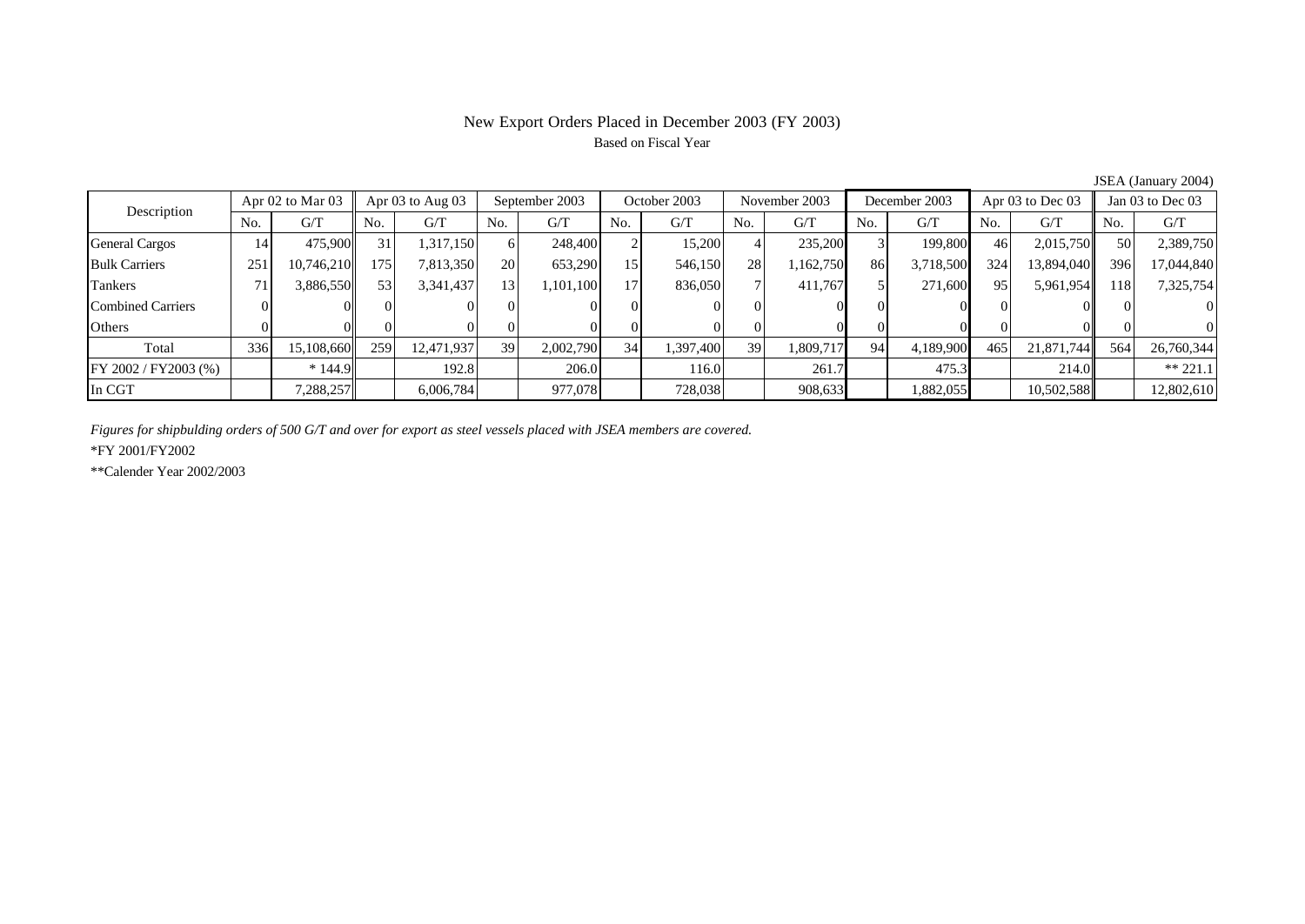## Export Ships Delivered in December 2003 (FY 2003) Based on Fiscal Year

| Description           | Apr 02 to Mar 03 |            | Apr $03$ to Aug $03$ |           | September 2003  |           | October 2003 |         | November 2003 |         | December 2003 |         | Apr $03$ to Dec $03$ |           | Jan 03 to Dec 03 |            |
|-----------------------|------------------|------------|----------------------|-----------|-----------------|-----------|--------------|---------|---------------|---------|---------------|---------|----------------------|-----------|------------------|------------|
|                       | No.              | G/T        | No.                  | G/T       | No.             | G/T       | No.          | G/T     | No.           | G/T     | No.           | G/T     | N <sub>0</sub>       | G/T       | No.              | G/T        |
| <b>General Cargos</b> | 31               | 1,092,204  |                      | 374,239   |                 | 130.788   |              | 9.697   |               | 182,284 |               | 58,526  | 21                   | 755,534   | 30 <sup>I</sup>  | 1,025,227  |
| <b>Bulk Carriers</b>  | 124              | 4,637,434  | 41                   | 1.766.444 | 10 <sup> </sup> | 474,746   | $\mathbf Q$  | 340,524 | 6             | 264,447 |               | 107,224 | 68                   | 2,953,385 | 106              | 4,430,031  |
| Tankers               | 72               | 4,678,657  | 36                   | 1,703,653 | 16              | 1,277,699 | Q.           | 549,252 | 61            | 314,578 |               | 156,759 | 71                   | 4,001,941 | 102              | 5,830,527  |
| Combined Carriers     |                  |            | ( ) I                |           |                 |           |              |         |               |         | $^{\prime}$   |         |                      |           |                  | $\Omega$   |
| Others                |                  | 21.188     |                      |           |                 |           |              |         |               |         |               |         |                      |           |                  | $\Omega$   |
| Total                 | 228              | 10,429,483 | 88                   | 3,844,336 | 30 <sup>l</sup> | 1,883,233 | 19           | 899,473 | 15            | 761,309 |               | 322,509 | 160                  | 7,710,860 | 238              | 11,285,785 |
| FY 2002 / FY2003 (%)  |                  | $*94.7$    |                      | 114.5     |                 | 211.4     |              | 76.6    |               | 79.8    |               | 67.6    |                      | 112.5     |                  | $** 107.6$ |
| In CGT                |                  | 5,277,721  |                      | 1,896,301 |                 | 836,417   |              | 463,050 |               | 397,513 |               | 170,179 |                      | 3,763,460 |                  | 5,524,845  |

JSEA (January 2004)

*Deliveries of new shipbuilding orders of 500 G/T and over for export as steel vessels placed with JSEA members are covered.*

\*FY 2001/FY2002

\*\*Calender Year 2002/2003